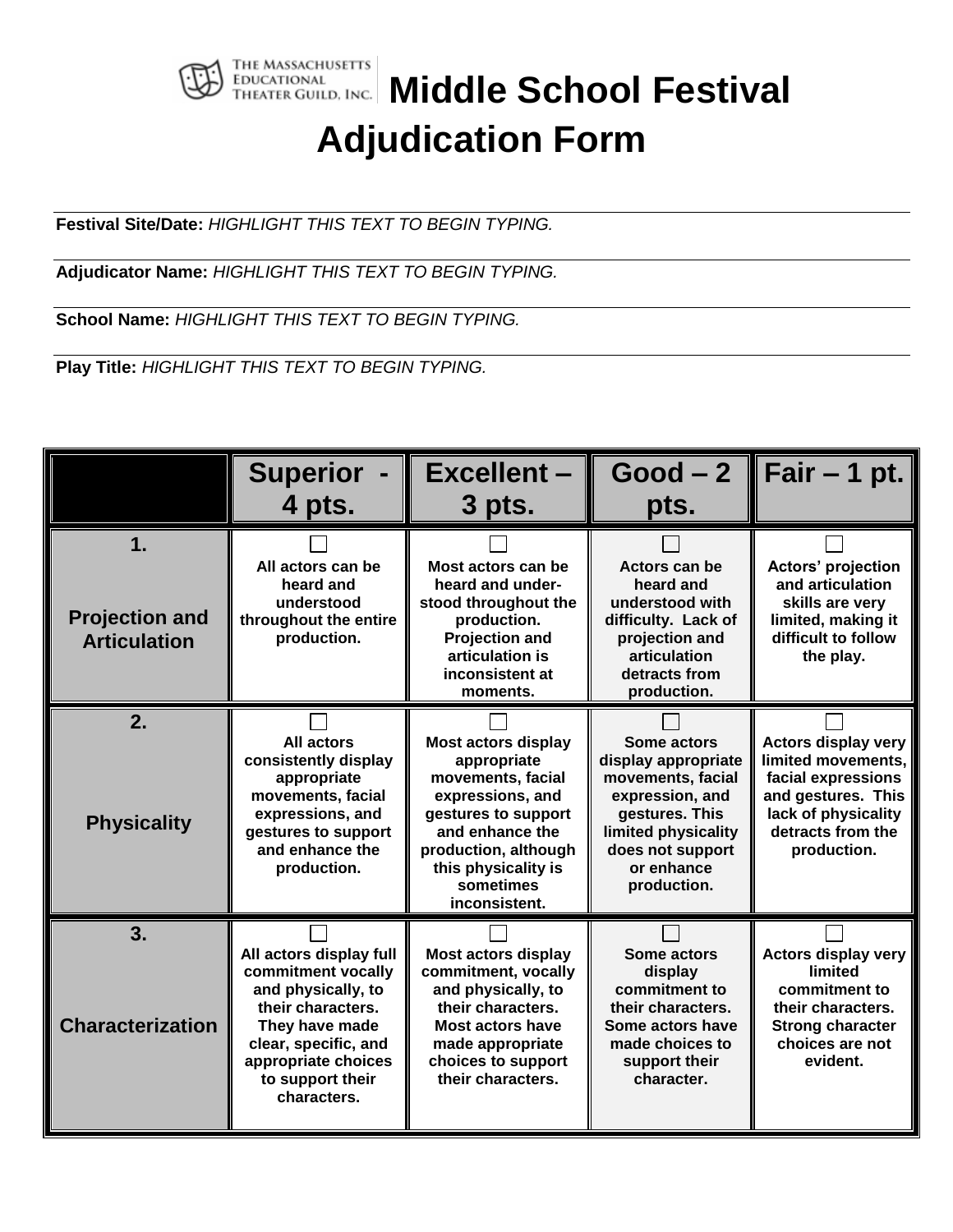|                                              | <b>Superior</b><br>4 pts.                                                                                                                                                                                                                             | <b>Excellent</b><br>3 pts.                                                                                                                                                                                          | $Good-2$<br>pts.                                                                                                                                                | Fair $-$ 1 pt.                                                                                                                                                   |
|----------------------------------------------|-------------------------------------------------------------------------------------------------------------------------------------------------------------------------------------------------------------------------------------------------------|---------------------------------------------------------------------------------------------------------------------------------------------------------------------------------------------------------------------|-----------------------------------------------------------------------------------------------------------------------------------------------------------------|------------------------------------------------------------------------------------------------------------------------------------------------------------------|
| 4.<br><b>Purpose and</b><br><b>Objective</b> | <b>All actors</b><br>successfully identify<br>and perform goals,<br>obstacles, and<br>tactics for their<br>character. They<br>clearly and<br>consistently play<br>appropriate actions<br>to enhance the<br>performance.                               | <b>Most actors</b><br>successfully identify<br>and perform goals,<br>obstacles, and<br>tactics for their<br>characters. They<br>play appropriate<br>actions to support<br>the performance.                          | Some actors<br>identify and perform<br>goals, obstacles,<br>and tactics. They<br>play actions to<br>support the<br>performance.                                 | Few actors identify<br>and perform goals,<br>obstacles, and<br>tactics for their<br>characters.                                                                  |
| 5.<br><b>Pacing and</b><br><b>Energy</b>     | <b>Entire ensemble</b><br>displays appropriate<br>pacing and energy<br>throughout the<br>performance. Pacing<br>and energy is clearly<br>intentional and<br>enhances the<br>production.                                                               | <b>Ensemble displays</b><br>appropriate pacing<br>and energy<br>throughout most of<br>the performance.<br><b>Pacing and energy</b><br>supports the<br>production.                                                   | <b>Ensemble displays</b><br>appropriate pacing<br>and energy during<br>some of the<br>perform-and.<br>Pacing and energy<br>does not support<br>the production.  | <b>Ensemble displays</b><br>very limited<br>understanding of<br>appropriate pacing<br>and energy, which<br>detracts from the<br>production.                      |
| 6.<br><b>Understanding of</b><br><b>Text</b> | <b>Clear evidence that</b><br>the text is well<br>understood and<br>communi-cated to<br>audience.<br><b>Utilization of subtext</b><br>reveals a deeper<br>understanding of<br>character and plot.<br>Context is used to<br>enhance the<br>production. | <b>Evidence that the</b><br>text is well<br>understood and<br>communicated to<br>audience. Use of<br>subtext reveals some<br>under-standing of<br>character and plot.<br><b>Context supports the</b><br>production. | While a surface<br>understanding of<br>text is evident,<br>subtext and context<br>are not successfully<br>utilized or<br>communicated to<br>the audience.       | <b>Evidence of</b><br>understanding of<br>text, subtext, and<br>context is lacking.                                                                              |
| 7.<br><b>Communication</b><br>and Focus      | All actors and<br>technicians respond<br>very clearly to each<br>other, display strong<br>focus and safe<br>practices<br>throughout the<br>performance.                                                                                               | <b>Most actors and</b><br>technicians listen<br>and respond to each<br>other, display focus<br>and safe practices<br>throughout the<br>performance.                                                                 | Some actors and<br>technicians listen<br>and respond to<br>each other, display<br>limited focus or<br>questionably safe<br>practices during the<br>performance. | <b>Actors and</b><br>technicians do not<br>listen and respond<br>to each other, focus<br>is not evident or<br>processes are<br>unsafe during the<br>performance. |

## **COMMENTS FOR STUDENTS (Items 1-7):**

HIGHLIGHT THIS TEXT TO BEGIN TYPING.